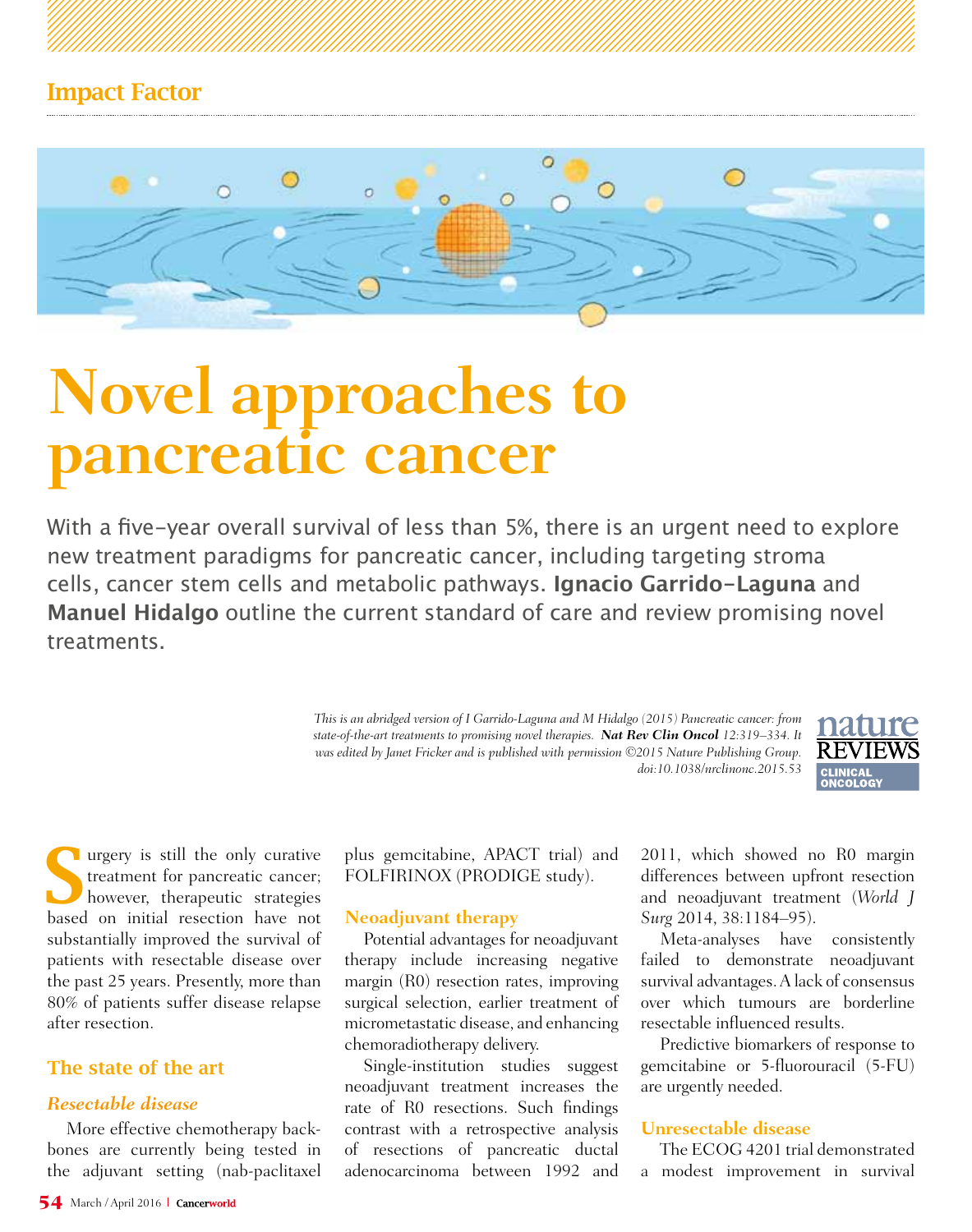# Impact Factor

for chemoradiotherapy compared to gemcitabine, but with increased toxicity (*JCO* 2011, 29:4105–12). The FFCD/ SFRO study, however, suggested detrimental overall survival for chemoradiotherapy versus gemcitabine therapy (*Ann Oncol* 2008, 19:1592–99).

The rationale for the detrimental effects of chemoradiotherapy comes from a study showing enhanced invasiveness for cancer cells cocultured with irradiated fibroblasts due to activation of MET and MAPK signalling pathways (*Cancer Res* 2004, 64:3215–22).

The SCALOP trial demonstrated that capecitabine is superior to gemcitabine as a radiosensitiser (*Lancet Oncol* 2013, 14:317–326).

Clinical trials are needed to validate biomarkers to identify patients less likely to benefit from chemoradiotherapy. The RTOG 1201 trial is currently testing nab-paclitaxel plus gemcitabine followed by chemoradiation. This study stratifies patients according to *SMAD4* status. The hypothesis is that patients with preserved *SMAD4* may benefit from intensification of local therapy.

#### *Advances in metastatic disease*

Over the past decade, single-agent gemcitabine has been the standard of care in metastatic pancreatic ductal adenocarcinoma, with multiple trials failing to show that adding targeted therapies improves survival.

Two positive trials have been reported in advanced-stage pancreatic cancer. The PRODIGE-III trial showed better survival (HR 0.57) with FOLFIRINOX over gemcitabine (*NEJM* 2011, 364:1817–25), while the MPACT study showed nab-paclitaxel plus gemcitabine delivered better survival (HR 0.72) than gemcitabine (*NEJM* 2013, 369:1691–1703).

## Novel treatment opportunities

Given the poor clinical outcomes for pancreatic ductal adenocarcinoma, novel strategies are needed.

### *Drugs targeting pancreatic cancer cells*

**Cytotoxic agents.** To tackle the desmoplastic response in pancreatic ductal adenocarcinoma, where dense fibrous tissue grows around tumours, novel formulations of classic cytotoxic agents are currently under development.

MM-398, a nanoliposomal formulation of irinotecan, was recently approved by the US FDA, in combination with 5-FU, for patients with metastatic pancreatic cancer refractory to gemcitabine. The NAPOLI-1 study showed a modest improvement in survival (8 weeks) with the combination compared to 5-FU alone (*Ann Oncol* 2014, 25:ii105– ii117). It is unclear whether MM-398 will provide any benefit to patients who have received first-line therapy with nab-paclitaxel and gemcitabine, as such patients were not included in the study.

TH-302, a releasing DNAalkylating agent activated under hypoxic conditions, recently failed to provide any added survival benefit to gemcitabine in the MAESTRO trial (Van Cutsem et al. Abstract #193 ASCO GI 2016).

The 'synthetic lethality' strategy holds some promise in patients with aberrations in DNA-repair pathways. A basket study tested olaparib in patients with germline *BRCA1/2*  mutations in *BRCA*-associated cancers. The response rate in patients with pancreatic cancer (*n*=23) was 21%.

**RAS pathway inhibitors.** Activating *KRAS* mutations are found in more than 90% of pancreatic ductal adenocarcinomas. Inhibition of oncogenic RAS signalling might be achieved by multiple mechanisms including blocking RAS protein transport to the cell membrane, and inhibiting oncogenic RAS activity directly or indirectly through targeting downstream pathway components.

Owing to the complexity of directly targeting *KRAS*, efforts have focused on downstream components of the RAS pathway, such as MEK. Unfortunately, clinical trials with MEK inhibitors (trametinib or pimasertib) have provided disappointing results. Inhibition of ERK has shown promising activity in preclinical models. A phase 1b study will be testing BVD-523 (an ERK inhibitor) in combination with nab-paclitaxel and gemcitabine (NCT02608229) in patients with advanced pancreatic cancer.

**Janus kinase inhibitors**. High throughput gene-expression analysis showed enrichment of the JAK–STAT pathway in pancreatic cancer (*Pancreas* 2014, 43:198–211). A randomised phase II study failed to show survival benefit when ruxolitinib (a JAK inhibitor) was added to capecitabine. In a small subset of patients with markers of systemic inflammation, a modest improvement in survival was identified. Two phase III trials evaluating capecitabine plus ruxolitinib in second-line advanced stage pancreatic ductal adenocarcinoma are ongoing.

**Drugs targeting tumour metabolism.** To survive hostile desmoplastic microenvironments, cancer cells reprogramme metabolic pathways to metabolise 10 times more glucose than normal. In addition, cancer cells process glucose through high rates of glycolysis and anaerobic conversion of pyruvate to lactate (Warburg effect). Nutrient deprivation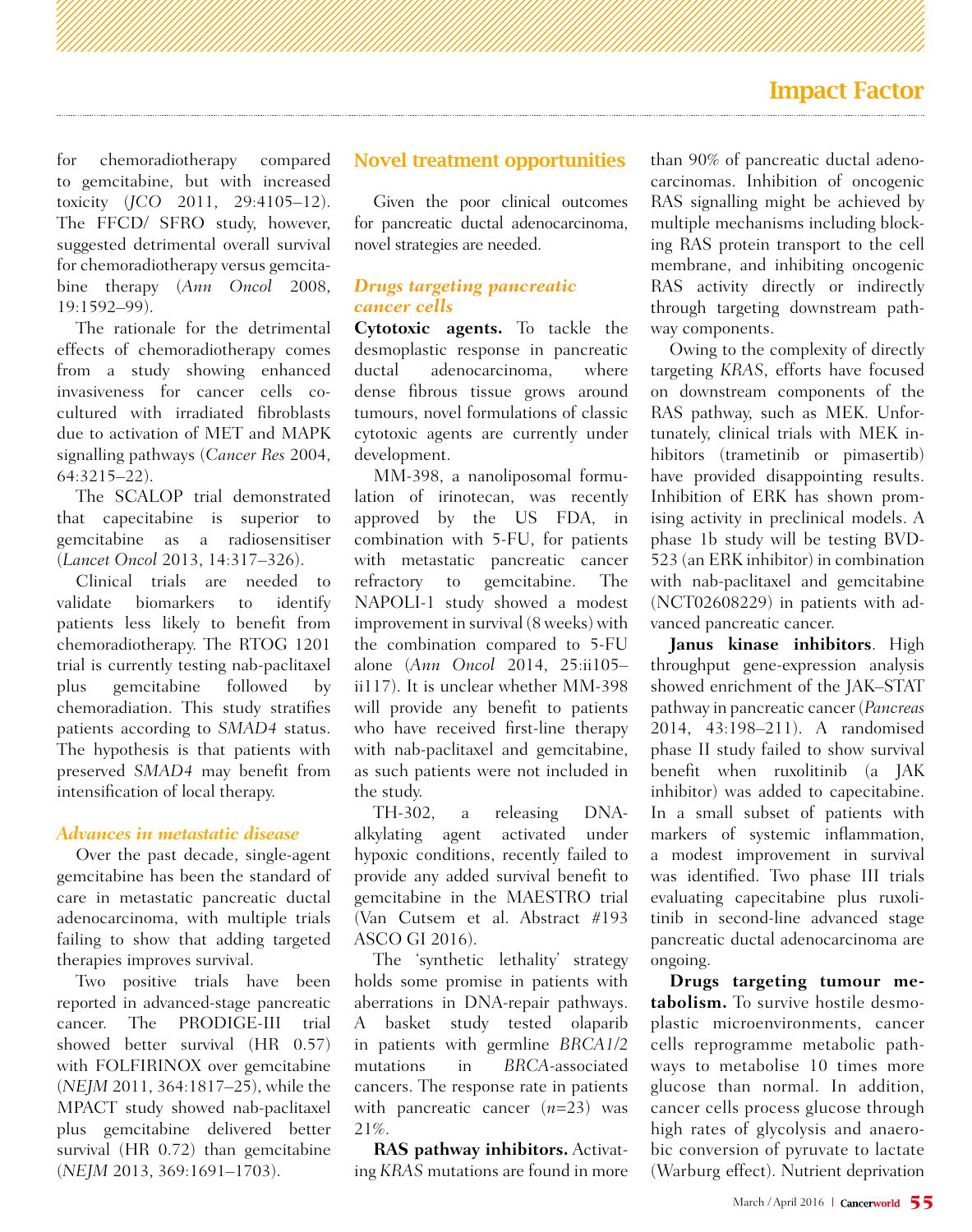# Impact Factor

also activates autophagy, enabling cancer cells to utilise internal fuel sources. Hydroxyl-chloroquine, an autophagy inhibitor approved for malaria, is being evaluated in a neoadjuvant setting and advanced-stage disease in combination with nab-paclitaxel plus gemcitabine.

**PI3K–mTOR pathway inhibitors.** Mutations in *PIK3CA*, encoding part of the PI3K subunit, have rarely been reported in pancreatic ductal adenocarcinoma. While two phase II trials failed to demonstrate therapeutic activity for rapalogues targeting mTOR (the downstream effector of PI3K–AKT signalling), a case report in a patient with *STK11*-positive pancreatic cancer showed a response to everolimus. In future, next-generation DNA sequencing could identify patients most likely to respond to mTOR inhibitors.

## *Drugs targeting stromal compartments*

A growing body of evidence suggests that crosstalk between malignant epithelial cells and surrounding stroma results in cancer cell proliferation, survival and resistance.

**Hedgehog inhibitors.** A phase II trial did not observe progressionfree survival benefits when the SMO inhibitor vismodegib was added to gemcitabine in patients with chemonaïve metastatic pancreatic cancer. Vismodegib is currently being evaluated in combination with nab-paclitaxel and gemcitabine. The clinical failure of HH pathway inhibitors in pancreatic cancer may be better understood in light of preclinical evidence suggesting pathway inhibition releases tumour restraining influences of the stroma.

**Enhancing drug delivery using hyaluronidase.** Hyaluronic acid, a glycosaminoglycan extracellular matrix component, is enriched in the hypovascular stroma of pancreatic ductal adenocarcinoma. Degradation

of hyaluronic acid might overcome physical barriers, enhancing drug delivery. In a phase II study, the addition of PEGPH20 (a recombinant human hyaluronidase) to nab-paclitaxel and gemcitabine resulted in increased response rate and progression-free survival in *post-hoc* analysis (Hingorani et al Abstract #4006 ASCO 2015).

## *Drugs targeting cancer stem cells*

The concept of cancer stem cells driving tumour growth remains controversial. Expression of cancer stem cell markers in pancreatic ductal adenocarcinoma specimens was associated with shorter survival. In patient-derived xenograft models, treatment with drugs targeting cancer stem cells increased survival. However, as cancer stem cells frequently represent less than 1% of total tumour cells, drugs targeting cancer stem cells are unlikely to result in objective responses. Nevertheless, in advanced-stage pancreatic ductal adenocarcinoma, several drugs inhibiting signalling pathways associated with cancer stem cells are being tested in combination with chemotherapy.

#### *Immunotherapy*

Pancreatic cancers are characterised by immune-suppressive microenvironments believed to be orchestrated by multiple cell types recruited to the tumour, including cancer-associated fibroblasts, myeloid-derived suppressor cells, and tumour infiltrating lymphocytes. Disrupting immunosuppressive networks might provide new treatment opportunities.

**Monoclonal antibody immunotherapies.** Cancer cells evade natural immune responses by modulating T-cell signalling and inducing immune tolerance. While monoclonal antibodies targeting the checkpoint inhibitor PD-1

and its ligand PD-L1 have proved effective in non-small-cell lung cancer and melanoma, responses have not been observed in pancreatic cancer. Furthermore, ipilimumab, an anti-CTLA4 monoclonal antibody, failed to show significant activity in advanced-stage pancreatic ductal adenocarcinoma.

A different approach is through activation of CD40, a member of the tumour necrosis factor receptor superfamily present in tumourassociated macrophages. Gemcitabine combined with a CD40 agonist promoted accumulation of tumouricidal macrophages, leading to stromal collapse and tumour regression.

**Cancer vaccines.** GVAX pancreas is an allogeneic whole-cell vaccine generated from pancreatic cancer cell lines that have been modified to express granulocyte-macrophage colony-stimulating factor (GM-CSF). GM-CSF induces chemotaxis of dendritic cells to the injection site, which phagocytose tumour cells and subsequently present tumour antigens to T cells, eliciting an immune response against the tumour.

A phase II trial in metastatic pancreatic cancer reported a twomonth improvement in overall survival for GVAX–cyclophosphamide and CRS-207 (an attenuated *Listeria monocytogenes* strain given as a boost vaccine) compared with GVAX– cyclophosphamide alone. In a different study, increased expression of  $PD-1/$ PD-L1 was noted following resection in patients treated with GVAX. Such studies suggest there may be roles for combining GVAX and immunecheckpoint inhibitors.

**Chimeric antigen receptor T cells.** A first-in-man study examining the safety of genetically modified T cells engineered to express chimeric antigen receptors recognising tumour antigens (CAR T cells) led to anaphylaxis and